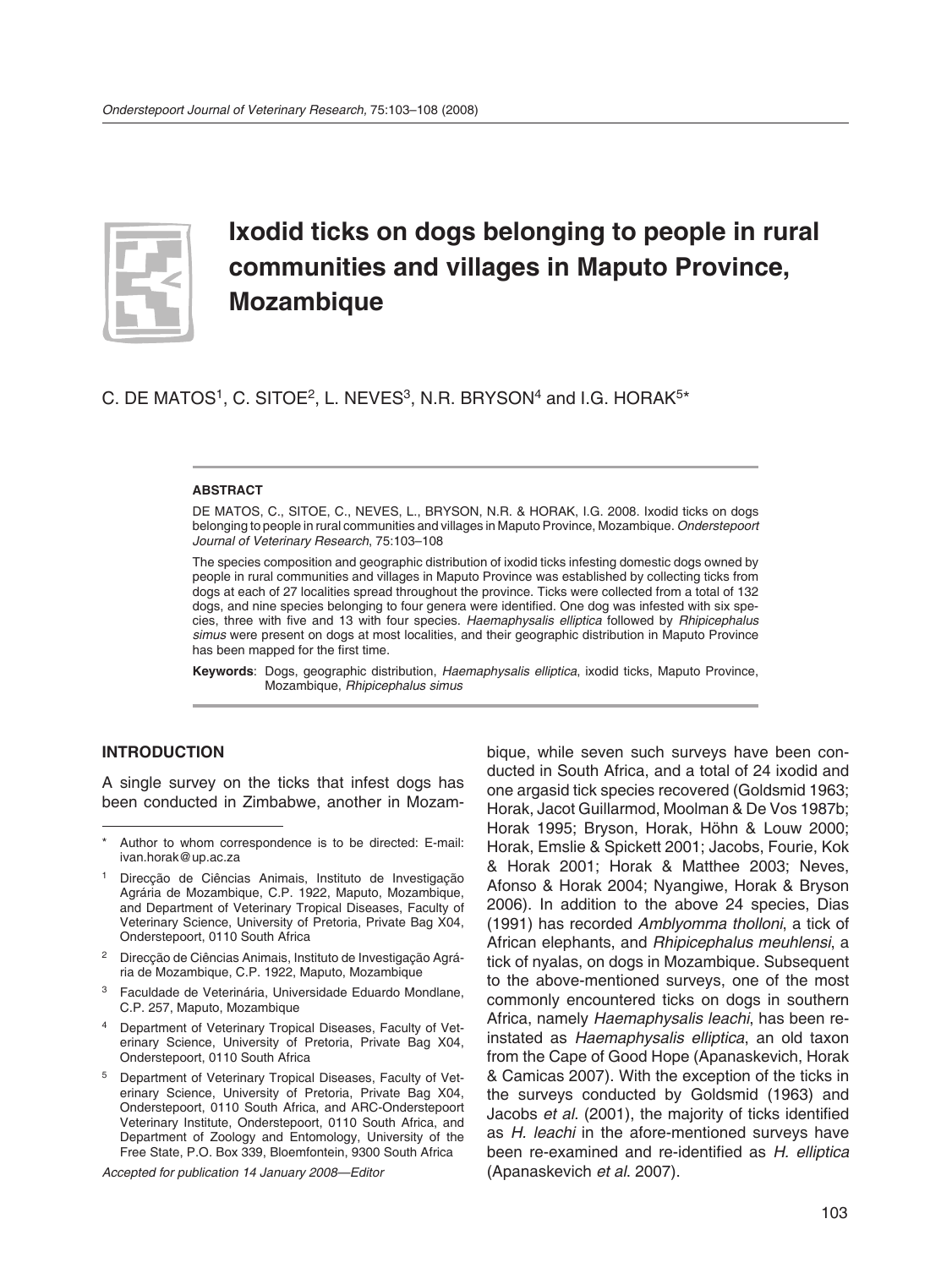During the course of surveys conducted in South Africa, the seasonal abundances of *Haemaphysalis elliptica*, *Rhipicephalus gertrudae*, *Rhipicephalus san guineus* and *Rhipicephalus simus* have been determined on dogs (Horak 1982; Horak *et al*. 1987b, 2001; Jacobs *et al*. 2001; Horak & Matthee 2003). With the exception of *R. sanguineus*, the geographic distributions of these ticks in South Africa have been mapped (Howell, Walker & Nevill 1978; Walker, Keirans & Horak 2000).

The adults of the abovementioned five ticks, and those of the *Ixodes pilosus* group and of *Ixodes rubicundus*, may use dogs as hosts (Horak *et al*. 1987b; Jacobs *et al*. 2001; Horak & Matthee 2003). However, with the exception of the adults of *R. sanguineus*, they may also infest other animals (Walker 1991). As is the case with the adults, the immature stages of *R. sanguineus* infest only dogs (Walker *et al.* 2000), while those of the *I. pilosus* group infest dogs and a variety of small and large mammals (Walker 1991). The immature stages of *I. rubicundus* infest elephant shrews, *Elephantulus* spp., and Smith's red rock rabbits, *Pronolagus rupestris* (Stampa 1959; Fourie, Horak & Woodall 2005), whereas those of the other species nearly exclusively infest rodents (Norval & Mason 1981; Norval 1984; Matthee, Horak, Beaucornu, Durden, Ueckermann & McGeogh 2007).

Most of the dogs in the survey conducted in Mozambique by Neves *et al.* (2004) were examined in the Province of Maputo. This is the southernmost province and has a seaboard of approximately 320 km, and the landscape rises from the Indian Ocean in the east to about 800 m above sea level in the west. The vegetation along the coast is described as shrubland with patches of wetland, mangrove and deciduous trees along river shores and on dunes. Inland it is dominated by woodland, and in the north-west district of Magude by associations of savannah and mopane (*Colophospermum mopane*). The inland vegetation of the south was characterized by forest that has been extensively denuded for the production of charcoal. The southern border of the province abuts on north-eastern KwaZulu-Natal Province, South Africa, where a survey of the ticks infesting dogs belonging to persons in rural communities has been conducted (Horak *et al.* 2001). The western border of Maputo Province adjoins the eastern border of the Kruger National Park, South Africa, in which a survey on the ticks infesting wild carnivores has been conducted (Horak, Braack, Fourie & Walker 2000). The present communication records the results of a tick survey conducted on domestic

dogs owned by people in 27 rural communities and villages spread throughout the Province of Maputo.

# **MATERIALS AND METHODS**

Thirty rural communal cattle dip-tanks or villages, evenly spread throughout Maputo Province were selected for the survey. Ticks were to be collected, whenever possible, from five dogs at each of these localities. In addition, ticks were collected from 24 dogs at two villages in south-western Maputo Province during a rabies inoculation campaign, as well as from two dogs at two villages in the south-east of the province. To minimize stress to the dogs as well as injuries to the researchers during the collections, the animals were usually muzzled and thereafter restrained by their owners. The ticks were stored in 70 % ethyl alcohol in internally labelled vials for later identification and counting. The geographic coordinates of each locality at which ticks were collected were recorded and used to plot the distributions of the two most commonly collected species, namely *H. elliptica* and *R. simus*.

# **RESULTS AND DISCUSSION**

No dogs were available at seven of the chosen localities, and less than five dogs were examined at five. A total of 132 dogs was examined and 1 768 ticks were collected. Of the nine species that could be identified, *H. elliptica* and *R. simus* were the most numerous and the most widely distributed (Table 1, Fig. 1). One of the dogs was infested with six tick species, three with five and 13 with four species, and the largest number of ticks collected from a single dog was 41. Combining the results of the present survey with those of the survey conducted by Neves *et al*. (2004) and the ticks listed by Dias (1991), a total of 16 tick species has now been collected from dogs in Mozambique.

# *Amblyomma hebraeum*

Adult ticks of this species prefer large herbivorous animals as hosts (Norval 1983; Horak, MacIvor, Petney & De Vos 1987a; Horak, Golezardy & Uys 2007). These large ticks are also occasionally found on dogs and other medium-sized animals, particularly when the former are in poor health, as some of the dogs in the present survey were. The larvae infest a large variety of hosts, including large and small herbivores, carnivores and ground-frequenting birds, while some of these animals are also infested by nymphs (Norval 1983; Horak *et al*. 1987a, 2000).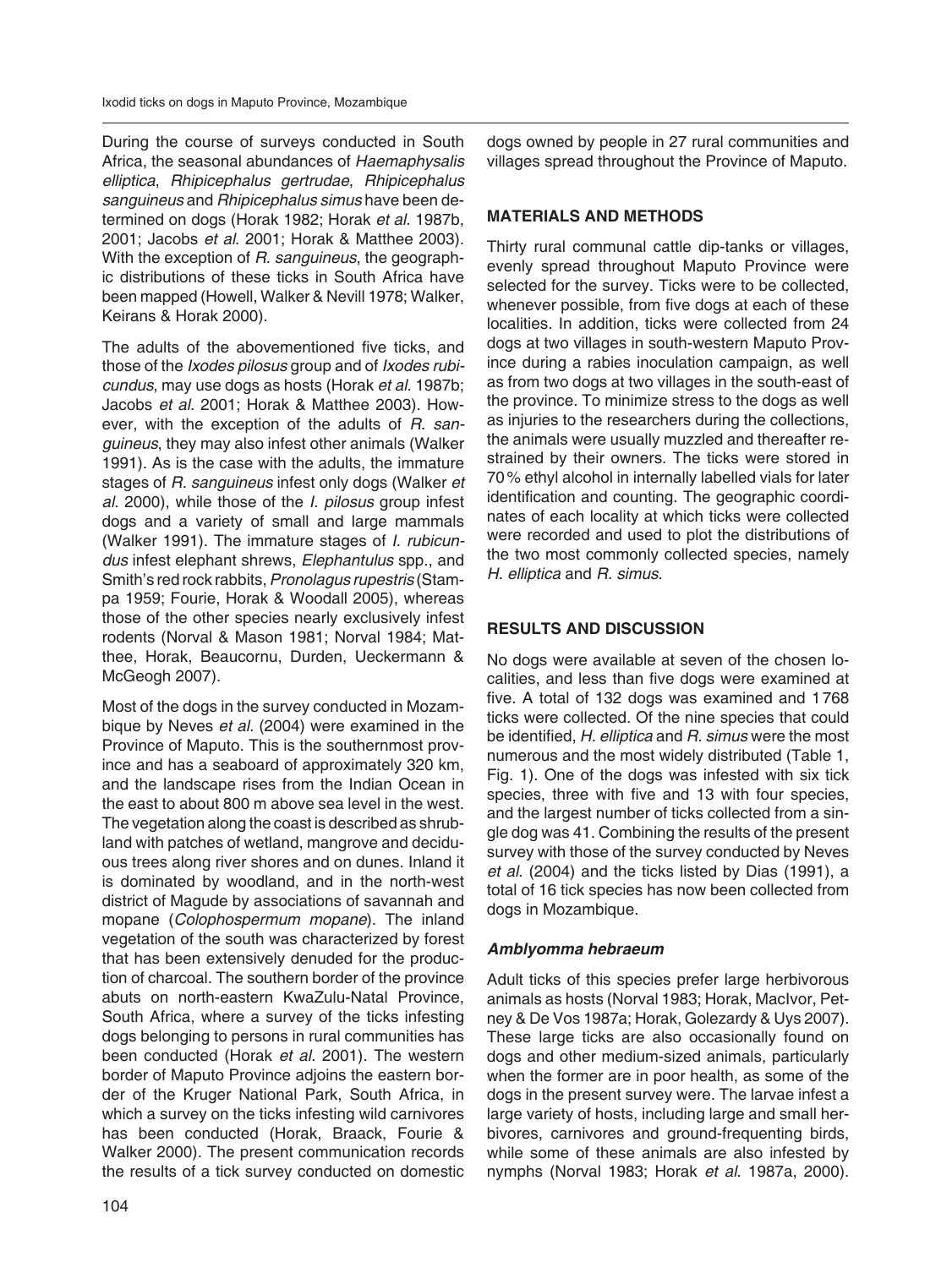The immature stages are almost invariably present on free-running domestic dogs within the tick's distribution range in rural areas in southern Africa (Horak *et al*. 1987b, 2001; Neves *et al*. 2004; Nyan giwe *et al*. 2006). Although the present survey was designed to collect adult ticks, some larvae and a fairly large number of *A. hebraeum* nymphs were recovered, undoubtedly because of the latter's large size, particularly when they are engorged.

### *Haemaphysalis elliptica*

This tick has been collected from dogs in all the surveys conducted in South Africa as well as in the one previously conducted in Mozambique. Not only was it present on dogs at all except two of the 27 sampling localities in the current survey, but it was recovered from 100 of the 132 dogs examined (Fig. 1A, Table 1). Free-ranging domestic dogs and the larger wild felids are particularly susceptible to infestation with the adults of *H. elliptica* (Horak *et al*. 1987b, 2000, 2001; Neves *et al*. 2004). Its immature

stages infest murid rodents and have been collected from these animals in many regions of South Africa (Fourie, Horak & Van den Heever 1992; Braack, Horak, Jordaan, Segerman & Louw 1996; Petney, Horak, Howell & Meyer 2004; Horak, Fourie & Braack 2005; Matthee *et al*. 2007). However, no systematic collections of ticks from these small mammals appear to have been done in Mozambique.

*Haemaphysalis elliptica* is widely distributed in South Africa (Howell *et al.* 1978) and its distribution extends into southern Mozambique and Zimbabwe (Apanaskevich *et al*. 2007). Its presence in the southern part of the country is confirmed by the present survey (Fig. 1A). In central and northern Mozambique its distribution overlaps that of the southern distribution of *Haemaphysalis leachi sensu strictu* (Apanaskevich *et al*. 2007).

In the past it was presumed that *H. leachi* was responsible for the transmission of *Babesia canis rossi*, the cause of virulent babesiosis in domestic dogs in South Africa (Lewis, Penzhorn, Lopez-Rebol-

TABLE 1 Ticks collected from 132 dogs at 27 rural localities in Maputo Province, Mozambique

| <b>Tick species</b>           | No. of<br>positive<br><b>localities</b> | No. of<br>dogs<br>infested | Number of ticks collected |               |              |                |              |
|-------------------------------|-----------------------------------------|----------------------------|---------------------------|---------------|--------------|----------------|--------------|
|                               |                                         |                            | Larvae                    | <b>Nymphs</b> | <b>Males</b> | <b>Females</b> | <b>Total</b> |
| Amblyomma hebraeum            | 16                                      | 57                         | 48                        | 195           | 24           | 4              | 271          |
| Haemaphysalis elliptica       | 26                                      | 100                        | 0                         | 9             | 252          | 331            | 592          |
| Haemaphysalis spp.            |                                         | 6                          | 0                         |               |              | 4              |              |
| Ixodes cavipalpus             |                                         | റ                          | 0                         |               |              | っ              | 3            |
| Rhipicephalus appendiculatus  |                                         | 13                         | 0                         | 37            | $\Omega$     | 0              | 39           |
| Rhipicephalus evertsi evertsi | 2                                       | 2                          | 0                         |               | ∩            |                | 3            |
| Rhipicephalus pravus group    |                                         |                            | 0                         |               |              | 2              | 2            |
| Rhipicephalus sanguineus      | 8                                       | 21                         |                           | 8             | 120          | 67             | 196          |
| Rhipicephalus simus           | 24                                      | 98                         | 0                         |               | 334          | 259            | 593          |
| Rhipicephalus turanicus       | 9                                       | 22                         | 0                         |               | 39           | 23             | 62           |



FIG. 1 Localities at which (A) *Haemaphysalis elliptica* and (B) *Rhipicephalus simus* were collected from dogs in Maputo Province, Mozambique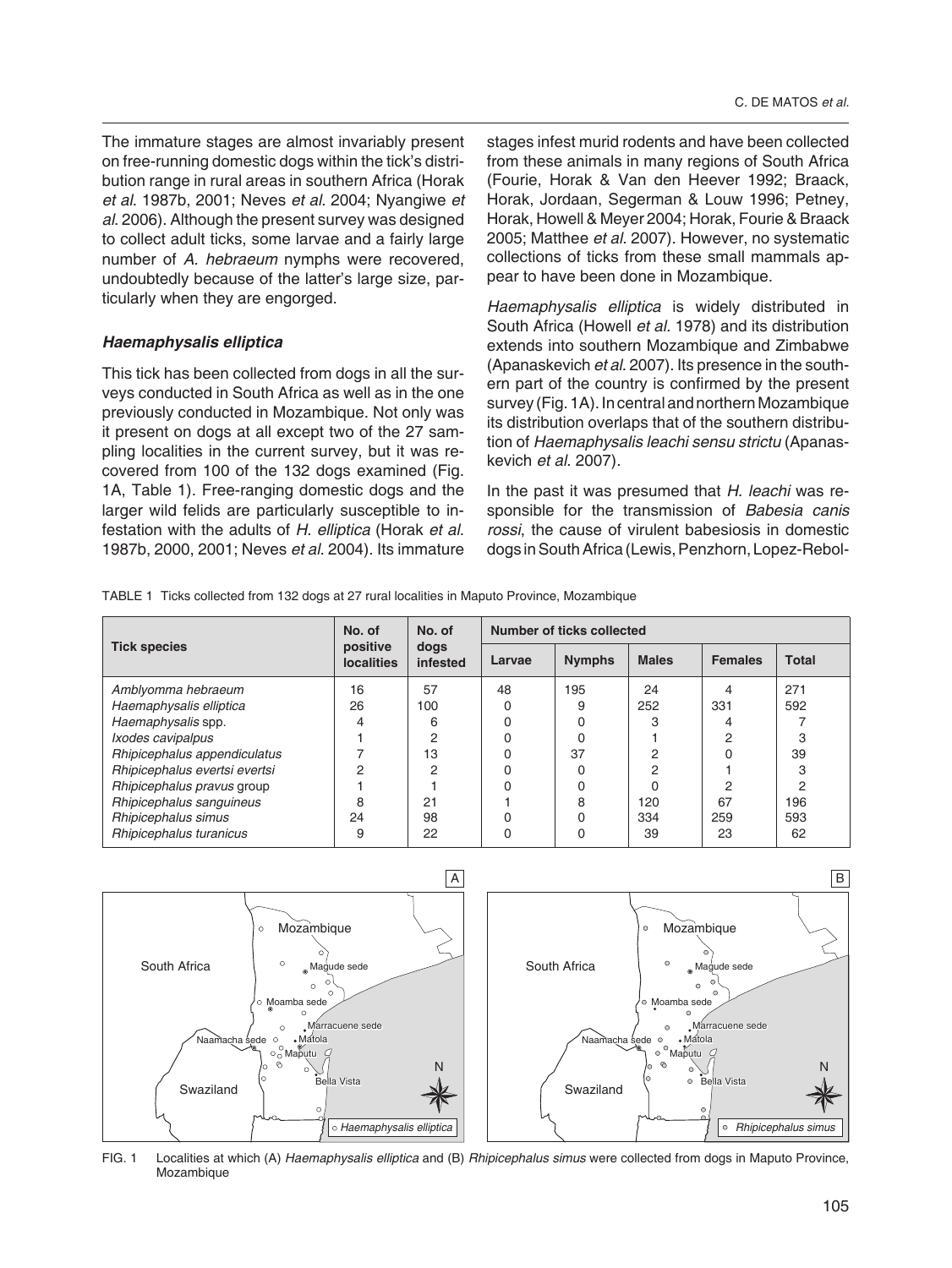lar & De Waal 1996). It is now apparent that Lewis *et al*. (1996) conducted their experiments with *H. elliptica* and that it is this tick that is the vector of *B. canis rossi* (Apanaskevich *et al.* 2007). The role of *H. leachi sensu strictu* as a vector of *B. canis rossi* or other pathogenic organisms that may affect domestic dogs still needs clarification.

## *Ixodes cavipalpus*

According to Walker (1991) *I. cavipalpus* is probably the most widely distributed *Ixodes* sp. in the Afrotropical region. Amongst a variety of other hosts, it has been collected from both small and large domestic and wild carnivores (Theiler 1962; Walker 1991), and two males and six females have been collected from domestic dogs in Harare, Zimbabwe (Goldsmid 1963). In the present survey, the only collections consisted of a single male and two females taken from dogs at the Mahubo dip-tank between Boane and Bela Vista in the south of the province. Not only dogs, but also cattle and goats examined at the same locality were infested.

## *Rhipicephalus appendiculatus*

Adult *R. appendiculatus* infests cattle, goats and large wild bovids (Walker *et al*. 2000; Nyangiwe & Horak 2007), and its immature stages are found on the same hosts as the adults as well as on smaller bovids and scrub hares (Horak & Fourie 1991; Walker *et al*. 2000). All stages of development may, however, infest domestic dogs and wild carnivores (Goldsmid 1963; Horak *et al*. 2000, 2001; Nyangiwe *et al*. 2006). In the present study, nymphs and males were collected from 13 dogs at seven localities.

Infestation of dogs with this tick species has, in isolated instances, epidemiological implications for the transmission of *Theileria parva*, the cause of East Coast fever and Corridor disease in domestic cattle (Lawrence, Perry & Williamson 2004). Many resource-limited rural hunters use dogs to run down their prey, often cutting, or lifting fences between farms to gain access to wildlife. The dogs could either introduce *R. appendiculatus* onto a previously tick-free property, or acquire infestation during the hunt and bring the ticks back to their owner's property.

## *Rhipicephalus sanguineus*

All stages of development of *R. sanguineus* infest domestic dogs (Horak 1982), which Walker *et al*. (2000) believe are its only true hosts. Although our collections focused on adult ticks, one larva and

eight nymphs were collected, confirming the host preference of these stages. The tick's life cycle is adapted to the resting places of dogs in man-made structures such as sheds, dog kennels and human dwellings (Howell *et al*. 1978; Horak 1982). Its prevalence and intensity of infestation are significantly higher on city or urban dogs, which are usually confined to the properties of their owners, than on rural dogs (Neves *et al.* 2004). Its presence on 21 dogs at eight of the rural sampling localities in the present survey suggests that these animals were at least for some part of the day, chained, or caged at the homes of their owners.

# *Rhipicephalus simus*

Adult *R. simus* has a preference for domestic and wild carnivores, zebras, *Equus* spp., warthogs, *Phaco choerus africanus*, and domestic cattle (Walker *et al.* 2000). In a recent survey conducted in the Eastern Cape Province, South Africa, 29 dogs at 14 sampling localities were infested with this tick (Nyangiwe *et al.* 2006), whereas no *R. simus* were collected from 360 cattle at 72 localities, including the 14 at which dogs were infested (Nyangiwe & Horak, unpublished data 2007). In the present study there also appeared to be a slight preference for dogs rather than for cattle, in that *R. simus* was collected from 98 dogs (74.2 %) of the 132 examined compared to 102 cattle (70.3 %) of 145 examined. Its immature stages infest murid rodents (Norval & Mason 1981; Braack *et al*. 1996; Horak *et al*. 2005), and it is thus more common on dogs in rural environments, where rodents are likely to be plentiful, than on city or urban dogs (Horak *et al*. 1987b, 2001; Neves *et al*. 2004).

With the exception of the Sabié dip-tank in the central western region of Maputo Province, the Chiango dip-tank in the east, and one of the villages in the south-east, *R. simus* was present on dogs throughout the province (Fig. 1B). This distribution lies within that mapped for this tick in southern Africa (Walker *et al*. 2000).

# *Rhipicephalus turanicus*

Like *R. sanguineus*, *R. turanicus* has a very widespread distribution outside Africa, and these two ticks are often mistaken for each other, particularly as the adults of both infest domestic dogs (Walker *et al*. 2000). Unlike *R. sanguineus*, however, *R. turanicus* does not make use of man-made structures as an integral part of its life cycle. Furthermore, whereas *R. sanguineus* infests only domestic dogs during all stages of development, adult *R. turanicus*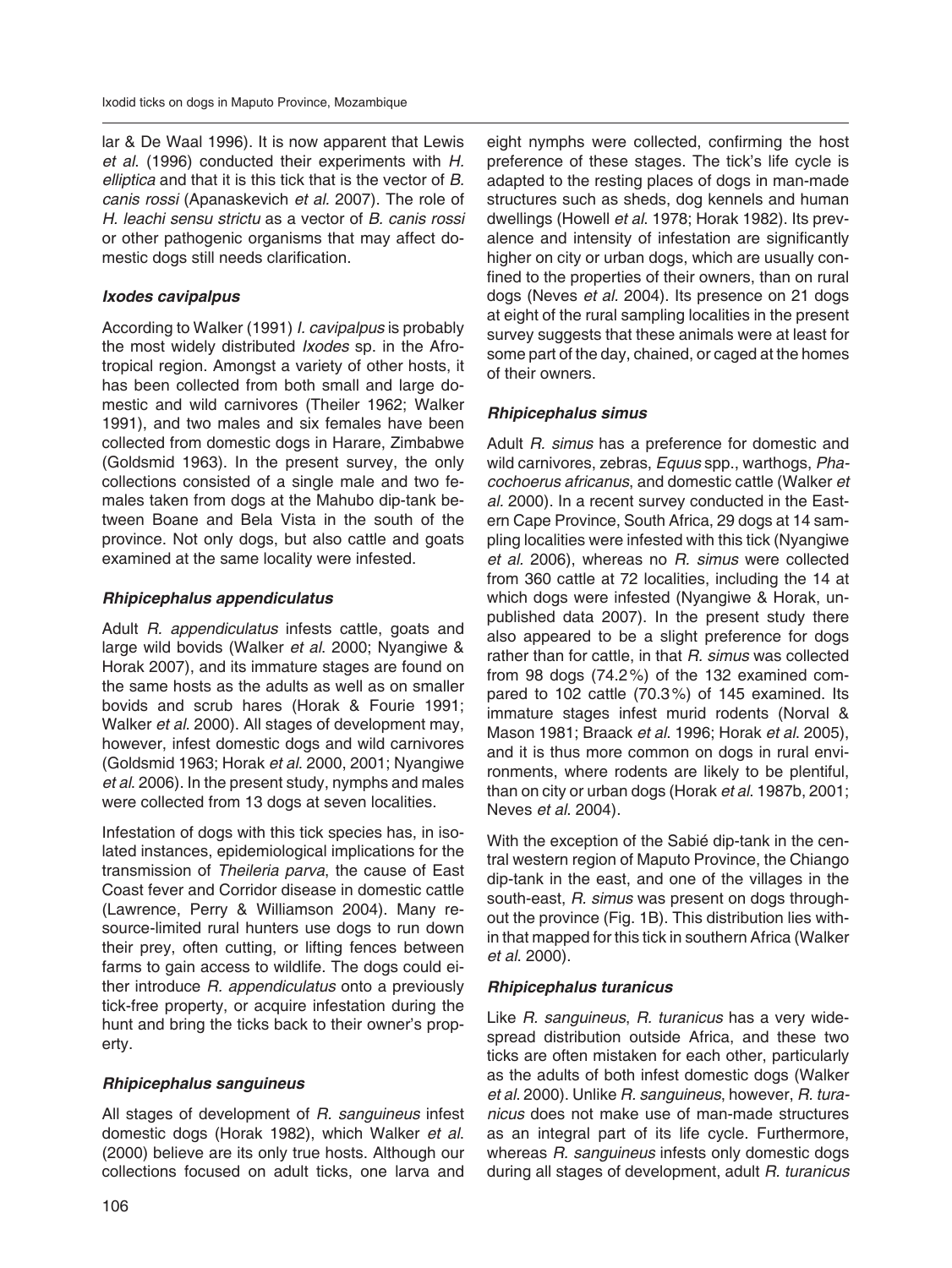infests a variety of hosts in addition to domestic dogs, amongst these are cats, sheep, goats, horses, wild carnivores, hares and birds, and its immature stages probably infest rodents and other small mammals, but not dogs (Horak, Spickett, Braack, Penzhorn, Bagnall & Uys 1995; Horak *et al*. 2000; Walker *et al*. 2000). Because *R. turanicus* is a parasite of wildlife as well as domestic animals, it is encountered on animals in suburban, rural and wildlife environments (Walker *et al*. 2000). Moreover, it would seem from the restricted late summer abundance of its adults (Horak *et al*. 2001), that it is only likely to complete one life cycle annually in South Africa, whereas *R. sanguineus* often completes more than one (Horak 1982; Horak & Matthee 2003).

#### **ACKNOWLEDGEMENTS**

We express our sincere appreciation to the Directorate of Animal Science, Mozambique for permitting C. de Matos and C. Sitoe to conduct this survey as part of their official duties. We are most grateful to the dog owners who assisted with the collection of ticks from their animals, and to Dr Roy Williams of the ARC-Onderstepoort Veterinary Institute for mapping the distribution of the ticks. The project was financed by funds provided to C. de Matos by the SIDA/SAREC-Joint Inive-Veternary Faculty Research Project # 27, and by funds provided to I.G. Horak by the National Research Foundation.

#### **REFERENCES**

- APANASKEVICH, D.A., HORAK, I.G. & CAMICAS, J.-L. 2007. Re description of *Haemaphysalis* (*Rhipistoma*) *elliptica* (Koch, 1844), an old taxon of the *Haemaphysalis* (*Rhipistoma*) *leachi* group from East and southern Africa, and of *Haemaphysalis* (*Rhipistoma*) *leachi* (Audouin, 1826) (Ixodida, Ixodidae). *Onderstepoort Journal of Veterinary Research*, 74:181–208.
- BRAACK, L.E.O., HORAK, I.G., JORDAAN, LEONORA C., SE-GERMAN, JOYCE & LOUW, J.P. 1996. The comparative host status of red veld rats (*Aethomys chrysophilus*) and bushveld gerbils (*Tatera leucogaster*) for epifaunal arthropods in the southern Kruger National Park, South Africa. *Onderstepoort Journal of Veterinary Research*, 63:149–158.
- BRYSON, N.R., HORAK, I.G., HÖHN, E.W. & LOUW, J.P. 2000. Ectoparasites of dogs belonging to people in resource-poor communities in North West Province, South Africa. *Journal of the South African Veterinary Association*, 71:175–179.
- DIAS, J.A. TRAVASSOS SANTOS. 1991 (1993). Some data concerning the ticks (Acarina, Ixodoidea) presently known in Mozambique. *Garcia de Orta, Séries Zoologica, Lisboa*, 18: 27–48.
- FOURIE, L.J., HORAK, I.G. & VAN DEN HEEVER, J.J. 1992. The relative host status of rock elephant shrews *Elephantulus myurus* and Namaqua rock mice *Aethomys namaquensis* for economically important ticks. *South African Journal of Zoology*, 27:108–114.
- FOURIE, L.J., HORAK, I.G. & WOODALL, P.F. 2005. Elephant shrews as hosts of immature ixodid ticks. *Onderstepoort Journal of Veterinary Research*, 72:293–301.
- GOLDSMID, J.M. 1963. Ticks infesting dogs in the Salisbury area of Southern Rhodesia. *Journal of the South African Veterinary Medical Association*, 34:609–610.
- HORAK, I.G. 1982. Parasites of domestic and wild animals in South Africa. XIV. The seasonal prevalence of *Rhipicephalus sanguineus* and *Ctenocephalides* spp. on kennelled dogs in Pretoria North. *Onderstepoort Journal of Veterinary Research*, 49:63–68.
- HORAK, I.G., MACIVOR, K.M. DE F., PETNEY, T.N. & DE VOS, V. 1987a. Some avian and mammalian hosts of *Amblyomma hebraeum* and *Amblyomma marmoreum* (Acari: Ixodidae). *Onderstepoort Journal of Veterinary Research*, 54:397–403.
- HORAK, I.G., JACOT GUILLARMOD, AMY, MOOLMAN, L.C. & DE VOS, V. 1987b. Parasites of domestic and wild animals in South Africa. XXII. Ixodid ticks on domestic dogs and on wild carnivores. *Onderstepoort Journal of Veterinary Research*, 54:573–580.
- HORAK, I.G. & FOURIE, L.J. 1991. Parasites of domestic and wild animals in South Africa. XXIX. Ixodid ticks on hares in the Cape Province and on hares and red rock rabbits in the Orange Free State. *Onderstepoort Journal of Veterinary Research*, 58:261–270.
- HORAK, I.G. 1995. Ixodid ticks collected at the Faculty of Veterinary Science, Onderstepoort, from dogs diagnosed with Babesia canis infection. Journal of the South African Veter*inary Association*, 66:170–171.
- HORAK, I.G., SPICKETT, A.M., BRAACK, L.E.O., PENZHORN, B.L., BAGNALL, R.J. & UYS, A.C. 1995. Parasites of domestic and wild animals in South Africa. XXXIII. Ixodid ticks on scrub hares in the north-eastern regions of Northern and Eastern Transvaal and of KwaZulu-Natal. *Onderstepoort Jour nal of Veterinary Research*, 62:123–131.
- HORAK, I.G., BRAACK, L.E.O., FOURIE, L.J. & WALKER, JANE B. 2000. Parasites of domestic and wild animals in South Africa. XXXVIII. Ixodid ticks collected from 23 wild carnivore species. *Onderstepoort Journal of Veterinary Research*, 67: 239–250.
- HORAK, I.G., EMSLIE, F.R. & SPICKETT, A.M. 2001. Parasites of domestic and wild animals in South Africa. XL. Ticks on dogs belonging to people in rural communities and carnivore ticks on the vegetation. *Onderstepoort Journal of Veterinary Research*, 68:135–141.
- HORAK, I.G. & MATTHEE, SONJA 2003. Parasites of domestic and wild animals in South Africa. XLIII. Ixodid ticks of domestic dogs and cats in the Western Cape Province. *Onderstepoort Journal of Veterinary Research*, 70:187–195.
- HORAK, I.G., FOURIE, L.J. & BRAACK, L.E.O. 2005. Small mammal hosts of immature ixodid ticks. *Onderstepoort Journal of Veterinary Research*, 72:255–261.
- HORAK, I.G., GOLEZARDY, H. & UYS, A.C. 2007. Ticks associated with the three largest wild ruminant species in southern Africa. *Onderstepoort Journal of Veterinary Research*, 74: 231–242.
- HOWELL, C.J., WALKER, JANE B. & NEVILL, E.M. 1978. *Ticks, mites and insects infesting domestic animals in South Africa. Part 1. Descriptions and biology*. Pretoria, Republic of South Africa: Department of Agricultural Technical Services (Science Bulletin, no. 393).
- JACOBS, P.A.H., FOURIE, L.J., KOK, D.J. & HORAK, I.G. 2001. Diversity, seasonality and sites of attachment of adult ixodid ticks on dogs in the central region of the Free State Province,